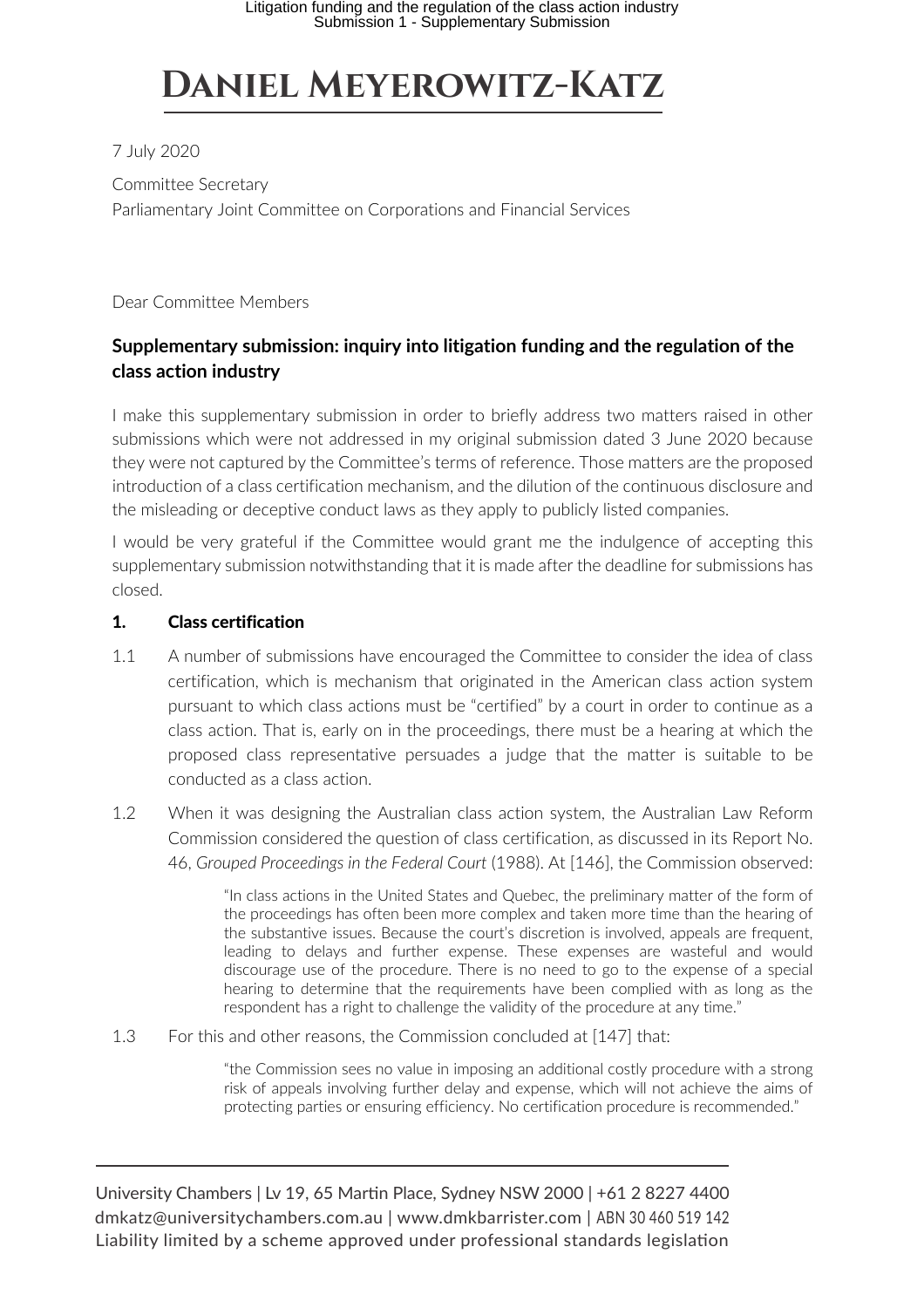- 1.4 The Commission revisited the question in its Report No. 134, *Integrity, Fairness and Efficiency—An Inquiry into Class Action Proceedings and Third-Party Litigation Funders* (2019). At [4.48] it reiterated the position that it had taken some three decades earlier.
- 1.5 In my submission, the Commission's reasoning is sound. The approach taken in Australia has been that a class action is presumed to have been properly commenced, but the respondent can apply for it to be "de-classed" if appropriate. This has avoided the requirement for a contested hearing on complex issues to occur early on in most class action litigation, as occurs in the US and other jurisdictions that have adopted certification, while also permitting applications to be brought that a matter no longer proceed as a class action where it has been desirable to do so. The Australian system has functioned as intended, and there is no reason it change it.

#### 2. Continuous disclosure and misleading or deceptive conduct

2.1 Some submissions from publicly listed companies and those associated with them have argued that the continuous disclosure laws and the misleading or deceptive conduct laws applying to publicly listed companies should be watered down by lowering the standard of conduct to which such entities are held. For the following reasons I submit that the laws should not be amended in this manner.

#### *Continuous disclosure*

- 2.2 Rule 3.1 of the ASX Listing Rules requires a listed entity that is or becomes aware of any information concerning it that a reasonable person would expect to have a material effect on the price or value of the entity's securities to immediately tell the ASX that information. The rule is subject to various exceptions which I do not presently propose to discuss. Read with that rule, s 674(2) of the *Corporations Act* 2001 provides, in effect, that if the entity has such information and the information is not generally available then it must notify the ASX of the information.
- 2.3 As many submissions have noted, the Government has recently introduced the *Corporations (Coronavirus Economic Response) Determination (No. 2)* 2020, such that information is required to be disclosed only where the entity "knows or is reckless or negligent with respect to whether that information would, if it were generally available, have a material effect on the price or value of ED securities of the entity". The standard common law test for negligence is that there is "a duty to take reasonable care to avoid a reasonably foreseeable risk of injury to another": *Woolcock Street Investments Pty Ltd v CDG Pty Ltd* (2004) 216 CLR 515 at [18].
- 2.4 Thus, there is no real distinction between a requirement to disclose information that would reasonably be expected to have a material effect on the price of securities and a requirement not to be negligent as to whether the information would have such an effect. It is, in effect, two different ways of saying the same thing. Accordingly, there is a real question whether the amendments made by the *Determination* will have any substantive impact on the operation of the law. If there is any such impact, it appears likely to be minimal.